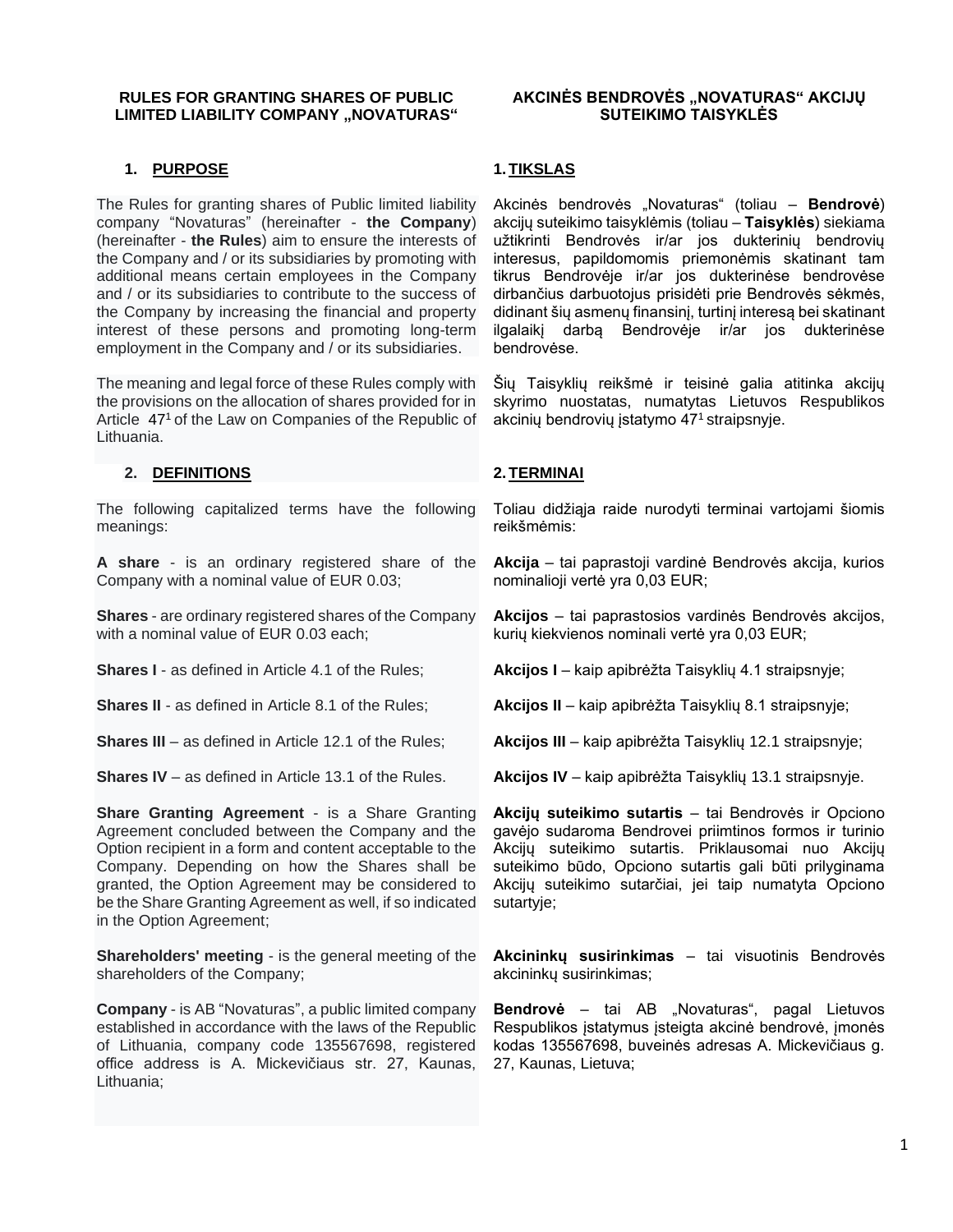**CEO** - is the General Director of the Company; **Employee -** a person working within the Company or its subsidiary under the employment contract; **EUR** - is euro, the legal currency of the Republic of Lithuania; **Financial Statements** - is the audited and consolidated financial statements of the Company for the respective financial year, approved by the general meeting of shareholders of the Company; **GP Bonus Base** - the Net Profit Bonus Base as defined in Article 4.2.4 of the Rules; **Net profit** - the Company's consolidated net profit; **Retention period** - the 3-year term applicable for the Option recipient specified in the Option Agreement, which starts from the date of signing the Option Agreement and after which the Option recipient may acquire the Shares; **Options** - the right of the Option recipients to acquire the Company's shares at nominal value upon Retention period in the cases and in accordance with the procedure provided for in these Rules; **Options I** - as defined in Article 3.1.1 of the Rules; **Options II** - as defined in Article 3.1.2 of the Rules; **Options III** – as defined in Article 3.1.3 of the Rules; **Options IV** – as defined in Article 3.1.4 of the Rules. **Options recipients** - Managers or other Employees, and in certain cases – Board members, who have the right to acquire the Company's shares at nominal value upon the Retention period in the cases and in accordance with the procedure provided for in these Rules; **Option Agreement** - an agreement concluded between the Option recipient and the Company regarding the right of the Option recipient to acquire the Company's shares at nominal value upon Retention period under the conditions and in accordance with the procedure specified in the agreement; **Bendrovės vadovas** – tai Bendrovės generalinis direktorius; **Darbuotojas** - asmuo, dirbantis Bendrovėje ar jos dukterinėje bendrovėje pagal darbo sutartį; **EUR** – tai euras, teisėta Lietuvos Respublikos valiuta; **Finansinė ataskaita** – tai audituota ir konsoliduota atitinkamų finansinių metų Bendrovės finansinė ataskaita, patvirtinta visuotinio Bendrovės akcininkų susirinkimo; **GP premijų bazė** – Grynojo pelno premijų bazė, kaip apibrėžta Taisyklių 4.2.4 punkte; **Grynasis pelnas** – Bendrovės grynasis konsoliduotas pelnas; **Išlaikymo terminas** – Opciono sutartyje nurodytas Opciono gavėjui taikomas 3 metų terminas, kuris pradedamas skaičiuoti nuo Opciono sutarties pasirašymo dienos ir kuriam suėjus Opciono gavėjas gali įsigyti Akcijų; **Opcionai** – Opcionų gavėjų teisė už nominalią vertę įsigyti Bendrovės akcijų suėjus Išlaikymo terminui šiose Taisyklėse numatytais atvejais ir nustatyta tvarka; **Opcionai I** – kaip apibrėžta Taisyklių 3.1.1 punkte; **Opcionai II** – kaip apibrėžta Taisyklių 3.1.2 punkte; **Opcionai III** – kaip apibrėžta Taisyklių 3.1.3 punkte; **Opcionai IV** – kaip apibrėžta Taisyklių 3.1.4 punkte. **Opcionų gavėjai** – Vadovai ar kiti Darbuotojai, o tam tikrais atvejais ir Valdybos nariai, kurie turi teisę už nominalią vertę įsigyti Bendrovės akcijų suėjus Išlaikymo terminui šiose Taisyklėse numatytais atvejais ir nustatyta tvarka; **Opciono sutartis** – Opciono gavėjo ir Bendrovės sudaromas susitarimas dėl Opciono gavėjo teisės už nominalią vertę įsigyti Bendrovės akcijų suėjus Išlaikymo terminui susitarime nurodytomis sąlygomis ir tvarka;

**Moment of granting** - is the moment when the right of ownership of the Shares passes to the Option recipient, i. e. the moment when the relevant entry is made in the Securities Account of the Option recipient in accordance

**Suteikimo momentas** – tai momentas, kai Opciono gavėjui pereina nuosavybės teisė į Akcijas, t. y. momentas, kai Opciono gavėjo Vertybinių popierių sąskaitoje padaromas atitinkamas įrašas pagal Akcijų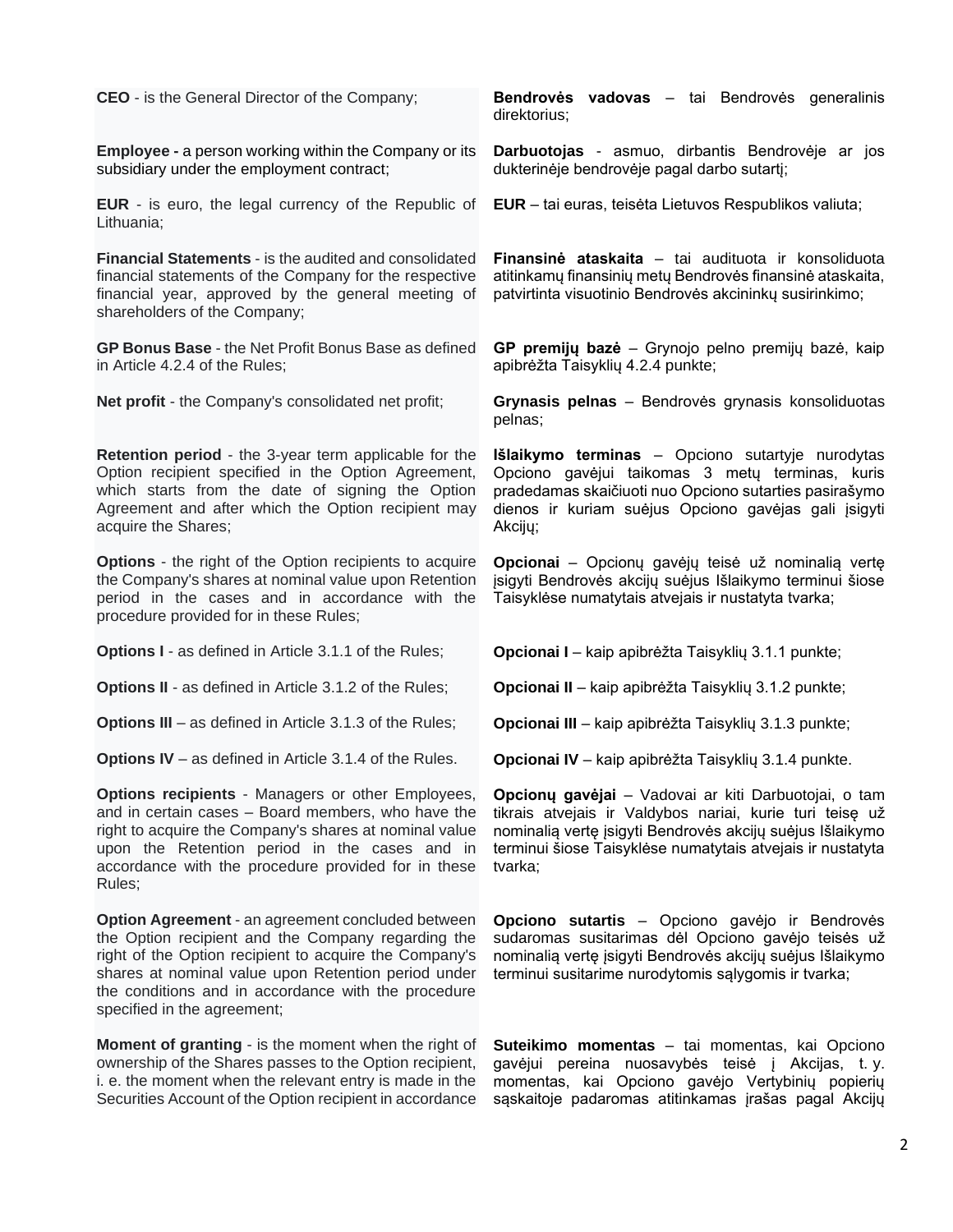with the Share Granting Agreement or another document creating similar consequences;

**Rules** - are these rules for granting shares of AB "Novaturas";

**Managers** – CEO, CFO, Chief Commercial Officer, Chief Marketing Officer, Sales Director, other managers, including managers of subsidiaries and other employees with management positions, who have a valid employment contract with the Company and / or its subsidiary on the date of signing the Option Agreement;

**Board** - the Board of the Company formed within the Company as a collegial body elected by the Shareholders' Meeting.

#### **3. TYPES OF OPTIONS AND GENERAL TERMS**

3.1.These Rules provide 4 types of Options:

- 3.1.1. Managers meeting the criteria set out in Article 5 of the Rules shall be entitled to acquire Shares I at nominal value after the Retention period, the number of which depends on the Net profit achieved, in accordance with the procedure set out in Articles 4 - 7 of the Rules **(Options I**); and
- 3.1.2. Managers meeting the criteria set out in Article 9 of the Rules shall be entitled to acquire Shares II at nominal value after the Retention period, with the procedure set out in Articles 8 - 11 of the Rules **(Options II)**; and
- 3.1.3. Employees meeting the criteria set out in Article 12 of the Rules shall be entitled to acquire Shares III at nominal value after the Retention period (**Options III**); and
- 3.1.4. Employees meeting the criteria set out by the CEO of the Company, shall be entitled to acquire Shares IV at nominal value after the Retention period (**Options IV).**
- 3.2.All Options granted under these Rules are nontransferable and may only be exercised by the person to whom the Option is granted. Under no circumstances may the Options and the rights or benefits attached to them be transferred, assigned or pledged as collateral or mortgage (by law or otherwise), nor may such Options, rights or benefits be subject to recovery, security or other similar proceedings. If, notwithstanding the provisions of these Rules, an attempt is made to transfer, assign, pledge or otherwise dispose of the Option or any right or privilege attached thereto, or if the Option, right or privilege is subject to seizure of property or other security measures or other similar process,

suteikimo sutartį ar kitą analogiškas pasekmes sukuriantį dokumentą;

**Taisyklės** – tai šios AB "Novaturas" akcijų suteikimo taisyklės;

**Vadovai** – Bendrovės vadovas, Finansų direktorius, Bendrovės komercijos vadovas, Bendrovės marketingo vadovas, Bendrovės pardavimų vadovas, kiti aukščiausi vadovai, įskaitant dukterinių įmonių vadovus bei vadovaujančias pareigas užimančius darbuotojus, turintys galiojančią darbo sutartį su Bendrove ir/ar jos dukterine bendrove Opciono sutarties pasirašymo dieną;

**Valdyba** – Bendrovės valdyba, sudaryta Bendrovėje kaip kolegialus organas, išrinktas Akcininkų susirinkimo.

## **3. OPCIONŲ RŪŠYS IR BENDROSIOS NUOSTATOS**

- 3.1. Šiose Taisyklėse yra numatomos 4 Opcionų rūšys:
	- 3.1.1. Vadovams, atitinkantiems Taisyklių 5 straipsnyje numatytus kriterijus, suteikiama teisė už nominalią vertę, suėjus Išlaikymo terminui, įsigyti Akcijų I, kurių kiekis priklauso nuo pasiekto Grynojo pelno rezultato, pagal Taisyklių 4-7 straipsniuose numatytą tvarką (**Opcionai I**); ir
	- 3.1.2. Vadovams, atitinkantiems Taisyklių 9 straipsnyje numatytus kriterijus, suteikiama teisė už nominalią vertę, suėjus Išlaikymo terminui, įsigyti Akcijų II pagal Taisyklių 8-11 straipsniuose numatytą tvarką (**Opcionai II**); ir
	- 3.1.3. Darbuotojams, atitinkantiems Taisyklių 12 straipsnyje numatytus kriterijus, suteikiama teisė už nominalią vertę, suėjus Išlaikymo terminu, įsigyti Akcijų III (**Opcionai III**); ir
	- 3.1.4. Darbuotojams, atitinkantiems Bendrovės vadovo nustatytus kriterijus, suteikiama teisė už nominalią vertę, suėjus Išlaikymo terminu, įsigyti Akcijų IV (**Opcionai IV**).
- 3.2. Visi pagal šias Taisykles suteikti Opcionai yra neperleidžiami, jais gali naudotis tik tas asmuo, kuriam suteiktas Opcionas. Jokiais atvejais Opcionai ir su jais susijusios teisės ar privilegijos negali būti perleisti, priskirti ar įkeisti įkeitimu ar hipoteka (pagal įstatymus ar kitu pagrindu), taip pat tokiems Opcionams, teisėms ar privilegijoms negali būti taikomas išieškojimas, ieškinio užtikrinimas ar kitas panašus procesas. Jei, nepaisant šių Taisyklių nuostatų, bandoma perleisti, perduoti, įkeisti ar kitais būdais disponuoti Opcionu arba bet kuria su juo susijusia teise ar privilegija, taip pat tuo atveju, kai Opcionui, teisei ar privilegijai taikomas turto areštas ar kitos ieškinio užtikrinimo priemonės arba taikomas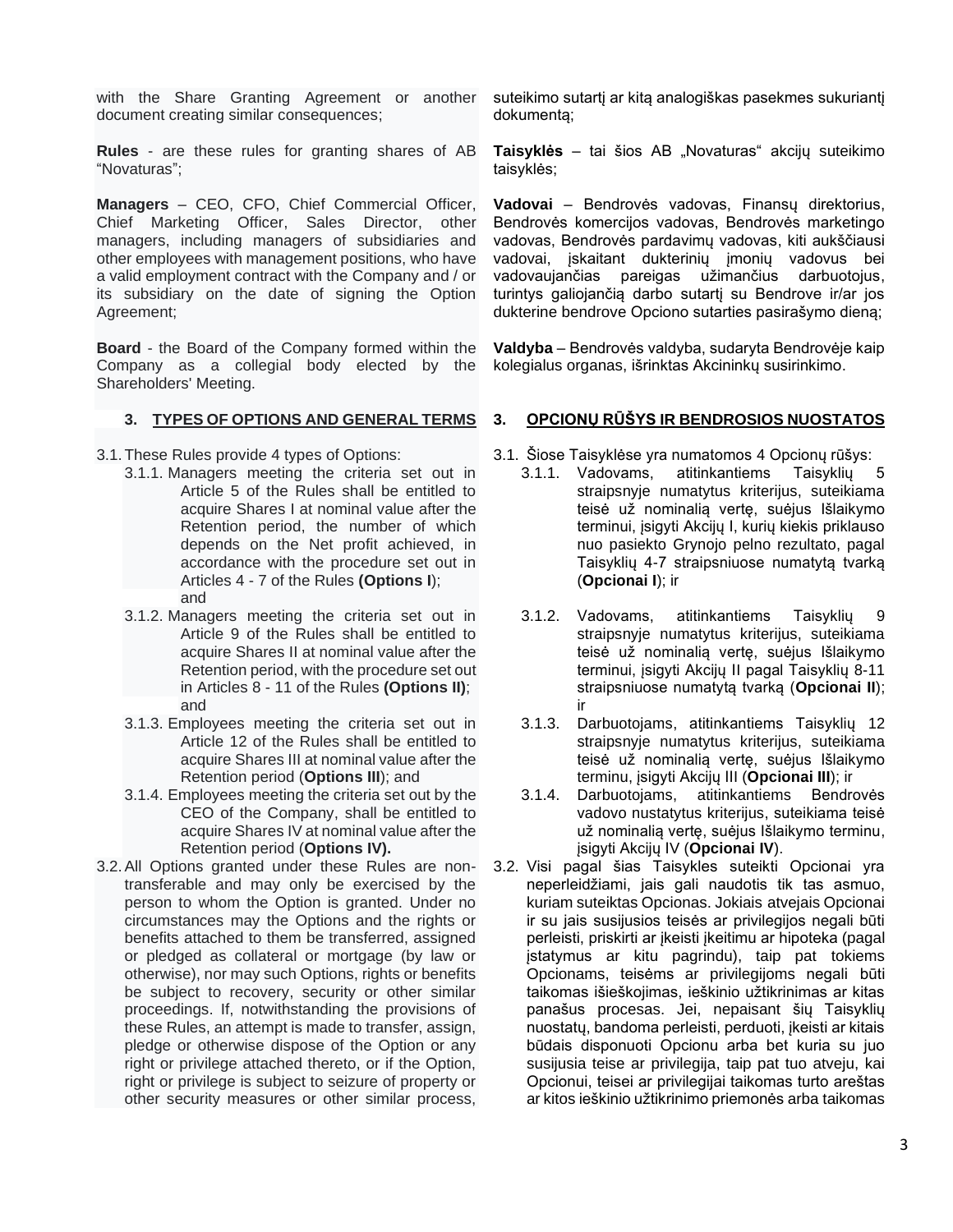the Option and the corresponding rights and privileges become null and void.

- 3.3. Notwithstanding any other provision of these Rules, each Option granted under these Rules and, accordingly, the Option Agreement shall terminate without notice if one of the following events occurs prior to the Option recipient's acquisition of the Shares:
	- 3.3.1. the employment contract between the Company or the subsidiary and the Option recipient is terminated due to the fault of the Option recipient or on its own initiative and the Option recipient no longer works for the Company or its subsidiary;
	- 3.3.2. the Option recipient has been warned (through his / her fault) or has himself / herself warned the Company or the subsidiary of the termination of the employment relationship;
	- 3.3.3. death of the Option recipient;
	- 3.3.4. the Option recipient is recognized by a court decision as unknown, dead, completely or partially incapacitated;
	- 3.3.5. the Option recipient is liable for damage to the Company and / or its subsidiary;
	- 3.3.6. initiating bankruptcy or other insolvency proceedings or liquidation proceedings of the Company and / or its subsidiary.
- 3.4. Notwithstanding Article 3.3 of these Rules, the Board may, in any particular case (but is not obliged), in its sole discretion, decide to grant Shares (or their cash equivalent) under the Option Agreements signed to the Manager or other Employees earlier, subject to the principles of fairness, integrity and proportionality.
- 3.5.All Options granted under these Rules shall be deemed invalid, revoked and terminated if they are not exercised (ownership of the Shares I, Shares II, Shares III or Shares IV) is not transferred to the Option recipient) until 31 December 2028.
- 3.6. No Option recipient is or may be deemed to be the owner or holder of Shares I, Shares II, Shares III or Shares IV under these Rules until the following conditions are met: (i) a Share Granting Agreement or other Share Transfer Document is signed; and (ii) an appropriate entry is made in a securities account provided by an intermediary of the Company's choice (for this purpose the Option recipient is obliged to execute any action necessary to open its personal securities account).
- 3.7. If any part of the Options becomes vacant or remains unallocated for any reason, the Board has the right following the provisions of the Rules to redistribute them at its direction or carry over the remaining balance to the next year (add to the number of Shares to be distributed in that year, respectively and redistribute at its discretion).

kitas panašus procesas, Opcionas ir atitinkamos teisės bei privilegijos tampa niekiniais ir negalioja.

- 3.3. Nepaisant kitų šių Taisyklių nuostatų, kiekvienas pagal šias Taisykles suteiktas Opcionas ir atitinkamai Opciono sutartis nustoja galioti be atskiro pranešimo, jei prieš Opciono gavėjui įsigyjant Akcijas įvyksta vienas iš toliau nurodytų įvykių:
	- 3.3.1. nutraukiama Bendrovės ar dukterinės bendrovės ir Opciono gavėjo darbo sutartis dėl Opciono gavėjo kaltės ar jo iniciatyva ir Opciono gavėjas nebedirba Bendrovėje ar jos dukterinėje bendrovėje;
	- 3.3.2. Opciono gavėjas yra įspėtas (dėl jo kaltės) arba pats įspėjęs Bendrovę ar dukterinę bendrovę dėl darbo santykių nutraukimo;
	- 3.3.3. Opciono gavėjui mirus;
	- 3.3.4. Opciono gavėjas teismo sprendimu pripažįstamas nežinia kur esančiu, mirusiu, pilnai ar dalinai neveiksniu;
	- 3.3.5. Opciono gavėjas padaro žalos Bendrovei ir(ar) jos dukterinei bendrovei;
	- 3.3.6. inicijavus Bendrovės ir/ar jos dukterinės bendrovės bankroto ar kitą nemokumo procedūrą arbalikvidavimo procesą.
- 3.4. Nepaisant šių Taisyklių 3.3 punkto, Valdyba, kiekvienu konkrečiu atveju, gali (bet neprivalo) savo nuožiūra, atsižvelgdama į teisingumo, sąžiningumo ir proporcingumo principus, nuspręsti suteikti Akcijas (ar jų vertės ekvivalentą pinigais) pagal pasirašytas Opciono sutartis Vadovams ar kitiems Darbuotojams anksčiau Išlaikymo termino.
- 3.5. Visi pagal šias Taisykles suteikti Opcionai laikomi nebegaliojančiais, atšauktais ir nutrauktais, jei nėra realizuojami (Opciono gavėjui neperduodama nuosavybės teisė į Akcijas I, Akcijas II, Akcijas III ar Akcijas IV) iki 2028 m. gruodžio 31 d.
- 3.6. Nei vienas Opciono gavėjas pagal šias Taisykles nėra ir negali būti laikomas Akcijų I, Akcijų II, Akcijų III ar Akcijų IV savininku arba turėtoju iki kol įvykdomos šios sąlygos: (i) pasirašoma Akcijų suteikimo sutartis ar kitas Akcijų perleidimo dokumentas; ir (ii) padaromas atitinkamas įrašas Bendrovės nuožiūra parinkto vertybinių popierių tarpininko suteiktoje vertybinių popierių sąskaitoje (šiuo tikslu Opciono gavėjas privalo atlikti visus reikiamus veiksmus, kad būtų atidaryta jo asmeninė vertybinių popierių sąskaita).
- 3.7. Jei dalis Opcionų dėl bet kokių priežasčių atsilaisvina ar lieka nepaskirstyti, Valdyba turi teisę vadovaujantis Taisyklių nuostatomis atsilaisvinusį likutį paskirstyti savo nuožiūra ar perkelti į kitus metus (atitinkamai pridėti prie tais metais skirstomų Akcijų skaičiaus ir perskirstyti savo nuožiūra).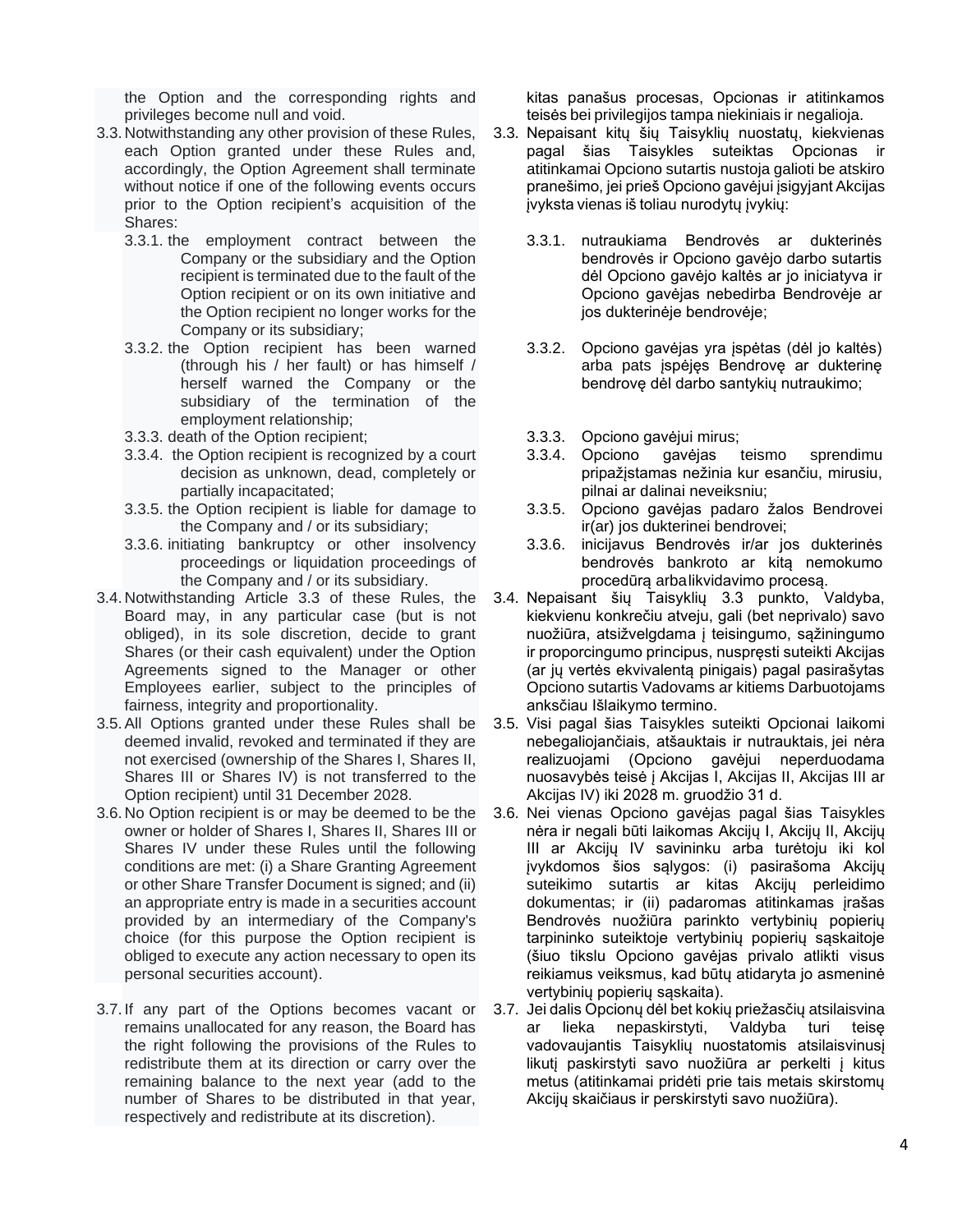- 3.8.Subject to the provisions of these Rules, no more than 3 percent of the Shares may be distributed i.e. not more than 234,210 units of Shares (for the date of approval of these Rules).
- 3.9.All costs and fees associated with the transfer of ownership of the Shares (or the payment of their cash equivalent), including but not limited to all and any taxes (including, but not limited to, GPM (personal income tax), VSD (social insurance contributions)) applicable at the time of the grant of the Shares or payment of their cash equivalent, and the costs associated with making the relevant entries in the securities accounts shall be borne and covered by the Option recipient. Following the request of the Company, all taxes payable and / or other amounts payable, that shall or may be paid by the Company due to grant of the Shares to the Option recipient, must be compensated to the Company or transferred to the Company prior to the grant of the Shares (if the cash equivalent of the Shares is paid - the amount paid is reduced by the expenses and/or payable taxes by the Company excluding them from the amounts payable to the Option recipient).
- 3.10.The Board, at its discretion, but taking into account the requirements set forth in these Rules, approves all drafts of documents required for the implementation of these Rules (including but not limited to the draft Option Agreement, draft Share Granting Agreement, draft notices, etc.) and makes any necessary decisions or instructions required for the proper implementation of these Rules, including decision on conclusion of Option Agreement with particular individual. The Board has the right to instruct the CEO of the Company to perform the above actions.
- 3.11.Shares may be granted to the members of the Board by a separate decision of the Shareholders meeting, specifying the number, price, term of retention and other conditions of the granted Shares. The Shares granted to the members of the Board shall be included in the number of Shares specified in Article 3.8, i.e. the total number of Shares granted in accordance with these Rules is reduced by the number of Shares granted to the members of the Board.
- 3.12.Shares may not be granted to a person who is a shareholder of the Company, a parent company or a subsidiary and to whom the shares owned give 1/20 or more of the total votes.
- 3.13.The granted Shares are own Shares acquired by the Company or Shares newly issued by the Company. The Company may, depending on the situation, acquire its own Shares or issue a new emission of Shares as provided by law. For this purpose, appropriate reserves shall be formed and included in the Company's financial statements, the
- 3.8. Vadovaujantis šių Taisyklių nuostatomis, gali būti paskirstyta ne daugiau kaip 3 procentai Akcijų – t.y. ne daugiau kaip 234 210 vienetų Akcijų (Taisyklių tvirtinimo dienai).
- 3.9. Visas su Akcijų nuosavybės teisės perdavimu (ar jų vertės piniginio ekvivalento sumokėjimu) susijusias išlaidas ir rinkliavas, įskaitant bet neapsiribojant visus ir bet kokius mokesčius (įskaitant GPM, VSD, bet tuo neapsiribojant) taikomus Akcijų suteikimo ar jų vertės piniginio ekvivalento sumokėjimo metu, taip pat išlaidas, susijusias su atitinkamų įrašų vertybinių popierių sąskaitose padarymu, prisiima ir apmoka Opciono gavėjas. Bendrovės nurodymu visus mokėtinus mokesčius ir (ar) kitas mokėtinas sumas, kurias reikia ar gali tekti sumokėti Bendrovei dėl Akcijų suteikimo Opciono gavėjui, Opciono gavėjas turi Bendrovei kompensuoti arba sumokėti prieš Akcijų suteikimą (jei išmokamas Akcijų vertės ekvivalentas pinigais - išmokama suma mažinama Bendrovės išlaidų ir/ar mokėtinų mokesčių suma jas išskaitant iš Opciono gavėjui pervedamos sumos).
- 3.10.Valdyba savo nuožiūra, bet atsižvelgdama į šiose Taisyklėse įtvirtintus reikalavimus, tvirtina visų dokumentų, reikalingų šių Taisyklių įgyvendinimui, projektus (įskaitant bet neapsiribojant Opciono sutarties projektą, Akcijų suteikimo sutarties projektą, pranešimų projektus ir kt.), taip pat priima visus reikalingus sprendimus ar nurodymus, reikalingus tinkamam šių Taisyklių įgyvendinimui, įskaitant sprendimus dėl Opciono sutarties sudarymo su konkrečiu asmeniu. Valdyba turi teisę pavesti Bendrovės vadovui atlikti aukščiau nurodytus veiksmus.
- 3.11.Valdybos nariams Akcijos gali būti suteikiamos atskiru Akcininkų susirinkimo sprendimu jame nustatant suteikiamų Akcijų kiekį, kainą, išlaikymo terminą ir kitas sąlygas. Valdybos nariams suteikiamos Akcijos įskaitomos į 3.8 punkte nurodytą Akcijų skaičių, t.y. pagal šias Taisykles bendras suteikiamų Akcijų skaičius yra mažinamas Valdybos nariams suteikiamų Akcijų skaičiumi.
- 3.12.Akcijos negali būti suteikiamos asmeniui, kuris yra Bendrovės, patronuojančios ar dukterinės bendrovės akcininkas ir kuriam nuosavybės teise priklausančios akcijos suteikia 1/20 ar daugiau visų balsų.
- 3.13.Pagal šias Taisykles suteikiamos Akcijos yra Bendrovės įsigytos savos Akcijos arba naujai Bendrovės išleistos Akcijos. Bendrovė, priklausomai nuo situacijos, gali įsigyti savo Akcijų arba išleisti naują Akcijų emisiją, kaip numatyta įstatymuose. Šiam tikslui suformuojami ir į Bendrovės finansinę ataskaitą įtraukiami atitinkami rezervai, Akcininkų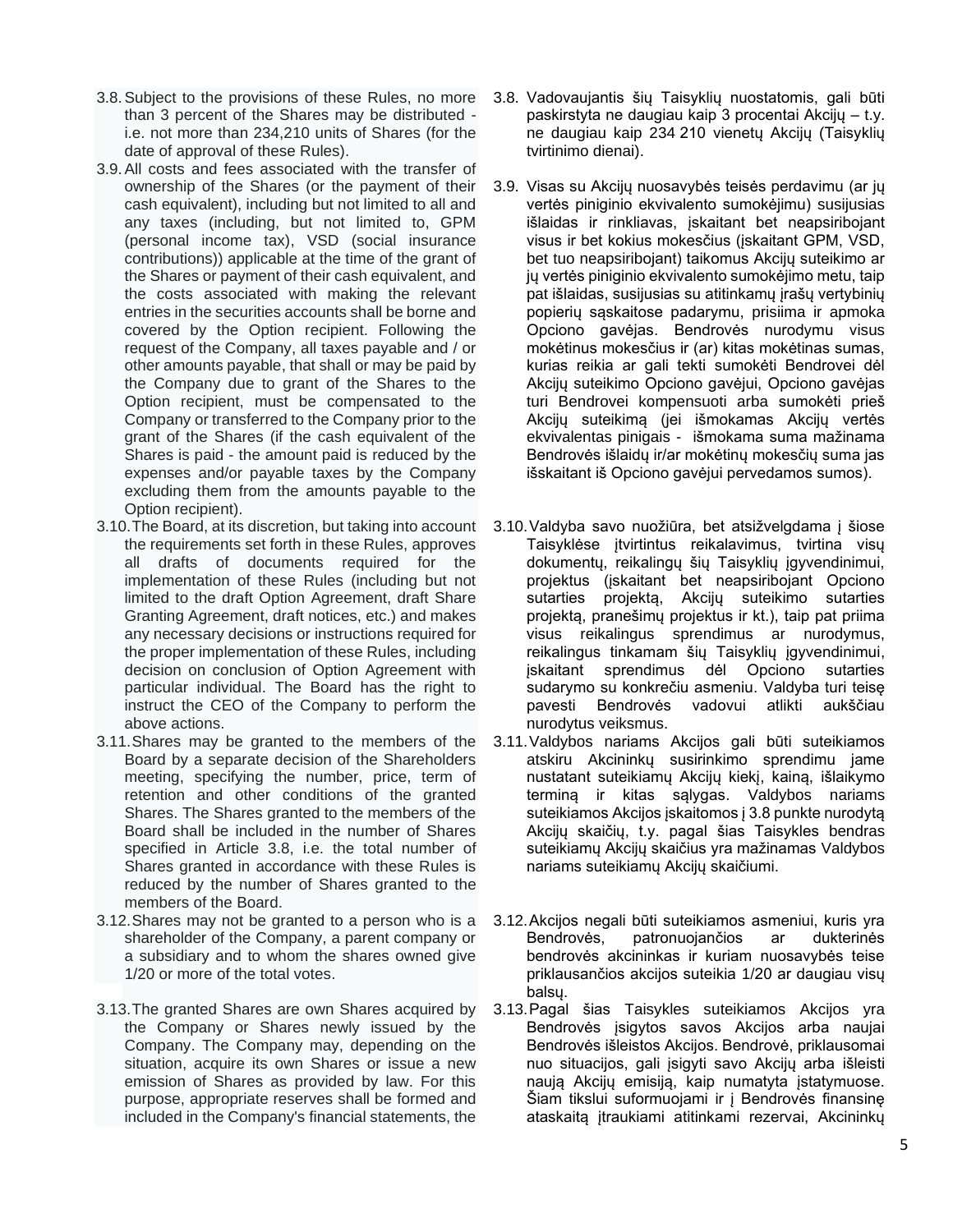Shareholders' Meeting and / or the Board shall take all necessary decisions, and the Company's management bodies shall take all necessary actions. The Company will give priority to the acquisition of its own shares if this is not limited by the assumed financial or other obligations or if the Shareholders meeting decides otherwise.

- 3.14.The Shares shall not be distributed to the Options recipients for important reasons, including, but not limited to, the Company is not entitled to distribute Shares according to the assumed financial or other obligations. In this case, all or any part of the Shares may remain unallocated or may be distributed at a later stage.
- 3.15.If the Shares cannot be granted to the Option recipient for any reason (the Company does not and cannot acquire its own shares or the authorized capital of the Company may not be increased), the cash equivalent shall be paid no later than 30 June in the year in which the Shares are to be granted. The term may be extended by the decision of the Board, if due to objective reasons (assumed financial obligations, lack of funds) it is not possible to pay the calculated amounts in time. The cash equivalent is calculated based on the weighted average market price of the Company's Share on the Nasdaq Vilnius Stock Exchange for the 5 months of that year (January 1 - May 31) using the data of the Nasdaq Vilnius Stock Exchange database. All fees and / or other amounts payable in connection with the payment of the cash equivalent will be deducted by the Company from the amount payable to the Option recipient.
- 3.16.For the purpose of granting the Shares under these Rules, the Board shall have a right to adopt a decision for the Company to acquire own shares.

## **4. OBJECT OF OPTIONS I**

- 4.1.Pursuant to the provisions of these Rules, Managers meeting the criteria specified in Article 5 of the Rules will have the right to acquire a certain amount of the Company's shares at nominal value (hereinafter - **Shares I**).
- 4.2.The specific number of Shares I granted each year, beginning in 2026 and ending in 2028, shall be determined as follows (the following deadlines may be delayed by the Board if no final financial result have been received by then):
	- 4.2.1. the total number of Shares I that Managers may acquire in 2026 is determined until 15 March 2023, depending on the Company's Net Profit for the financial year 2022, and the Option Agreements are concluded until 31 May 2023;
	- 4.2.2. the total number of Shares I that Managers may acquire in 2027, is determined until 15 March 2024, depending on the Company's

susirinkimas ir/ar Valdyba priima visus reikiamus sprendimus, o Bendrovės valdymo organai atlieka visus reikiamus veiksmus. Bendrovė teiks prioritetą savų akcijų įsigijimui, jei to neribos prisiimti finansiniai ar kiti įsipareigojimai ar jei Akcininkų susirinkimas nuspręstų kitaip.

- 3.14.Akcijos gali būti nepaskirstytos Opcionų gavėjams pagal šias Taisykles tik esant svarbioms priežastims, įskaitant, bet neapsiribojant, jei Bendrovė neturi teisės paskirstyti Akcijų pagal prisiimtus finansinius ar kitus įsipareigojimus. Tokiu atveju visa ar bet kokia dalis iš Akcijų gali likti nepriskirta niekam arba gali būti paskirstyta vėlesniais etapais.
- 3.15.Jei Akcijų negalima suteikti Opcionų gavėjams dėl kokių nors priežasčių (Bendrovė neturi ir negali įsigyti savų akcijų arba negali būti padidinamas Bendrovės įstatinis kapitalas), atitinkamai yra išmokamas ekvivalentas pinigais ne vėliau kaip iki birželio 30 d. tais metais, kai Akcijos turi būti suteikiamos. Terminas gali būti pratęstas Valdybos sprendimu, jei dėl objektyvių priežasčių (prisiimtų finansinių įsipareigojimų, lėšų trūkumo) nėra galimybės išmokėti apskaičiuotų sumų laiku. Ekvivalentas pinigais apskaičiuojamas pagal tų metų 5 mėnesių (sausio 01 – gegužės 31 d.) vidutinės svertinės Bendrovės Akcijos rinkos kainą Nasdaq Vilnius vertybinių popierių biržoje naudojantis Nasdaq Vilnius vertybinių popierių biržos duomenų bazės duomenimis. Visus mokėtinus mokesčius ir/ar kitas sumas susijusias su piniginio ekvivalento išmokėjimu Bendrovė išskaitys iš Opciono gavėjui mokamos sumos.
- 3.16.Siekiant suteikti Akcijas pagal šias taisykles, Valdyba turi teisę priimti sprendimą Bendrovei supirkti savas akcijas.

## **4. OPCIONŲ I OBJEKTAS**

- 4.1. Vadovaujantis šių Taisyklių nuostatomis, Vadovai, atitinkantys Taisyklių 5 straipsnyje nurodytus kriterijus, turės teisę už nominalią vertę įsigyti tam tikrą Bendrovės akcijų kiekį (toliau -– **Akcijos I**).
- 4.2. Konkretus Akcijų I, suteikiamų kiekvienais metais, pradedant 2026 m. ir baigiant 2028 m., skaičius nustatomas žemiau nustatyta tvarka (nurodyti terminai Valdybos gali būti pavėlinti, jeigu iki to laiko nėra gauti galutiniai finansiniai rezultatai):
	- 4.2.1. bendras Akcijų I, kurias Vadovai gali įsigyti 2026 metais, skaičius nustatomas iki 2023 m. kovo 15 d. priklausomai nuo Bendrovės 2022 finansinių metų Grynojo pelno rezultato ir dėl jų Opcionų sutartys yra sudaromos iki 2023 m. gegužės 31 d.;
	- 4.2.2. bendras Akcijų I, kurias Vadovai gali įsigyti 2027 metais, skaičius nustatomas iki 2024 m. kovo 15 d. priklausomai nuo Bendrovės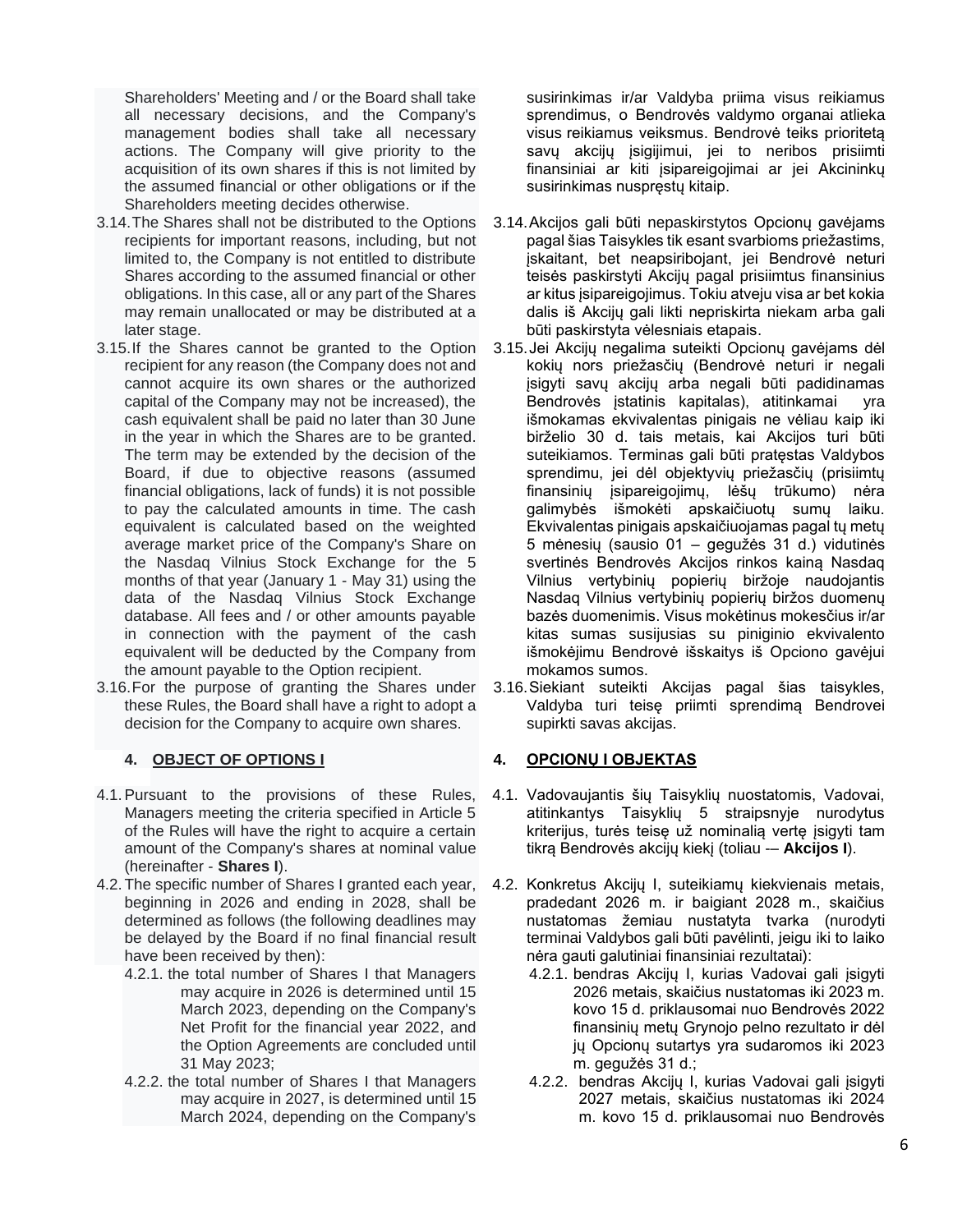Net Profit for the financial year 2023, and the Option Agreements are concluded until 31 May 2024;

- 4.2.3. the total number of Shares I that Managers may acquire in 2028 is determined until 15 March 2025, depending on the Company's Net Profit for the financial year 2024, and the Option Agreements are concluded until 31 May 2025;
- 4.2.4. by 15 of March of each year in which the Option Agreements are concluded (2023, 2024 and 2025), the Board approves the base amount of bonuses for the Company's Net Profit for the previous financial year (**GP Bonus Base**), which is calculated as a percentage of Net Profit. The applicable Net Profit percentage varies depending on the Net Profit result achieved:

For the sake of clarity, for aforementioned purpose GP Bonus Base is used solely for determining a number of Shares I in respect of which Option I may be granted, and it has no impact whatsoever to any payments or their amount which may be paid in case the right to acquire Shares I would not be exercised and in particular, it may not be decided that the value of GP Bonus Base used to determine a number of Shares I in respect of which Option I may be granted shall be paid out as a monetary payment.

| <b>Result of Net Profit</b>                                | Percentage used to<br>calculate GP Bonus<br><b>Base</b> |
|------------------------------------------------------------|---------------------------------------------------------|
| does not exceed or is<br>equal to EUR 5,000,000            | 5%                                                      |
| exceeds EUR 5,000,000<br>but is less than EUR<br>7,000,000 | 6 %                                                     |
| is equal or bigger than<br>EUR 7,000,000                   | 17%                                                     |

4.2.5. The GP Bonus Base is split in half;

4.2.6. 1/2 GP Bonus Base is divided by price of one Share - the weighted average Market price of the Company's Share in the previous financial year (i.e. during which the respective GP was earned) on the Nasdaq Vilnius Stock Exchange using the data of the Nasdaq Vilnius Stock Exchange trading database. The result, rounded to the nearest whole number, represents the number of Shares I to be entered into the Option Agreements in the respective year (2023, 2024 or 2025);

2023 m. finansinių metų Grynojo pelno rezultato ir dėl jų Opcionų sutartys yra sudaromos iki 2024 m. gegužės 31 d.;

- 4.2.3. bendras Akcijų I, kurias Vadovai gali įsigyti 2028 metais, skaičius nustatomas iki 2025 m. kovo 15 d. priklausomai nuo Bendrovės 2024 finansinių metų Grynojo pelno rezultato ir dėl jų Opcionų sutartys yra sudaromos iki 2025 m. iki gegužės 31 d.;
- 4.2.4. kiekvienais metais, kada sudaromos Opcionų sutartys (2023 m., 2024 m. ir 2025 m.), iki kovo 15 d. Valdyba tvirtina premijų už Bendrovės praeitų finansinių metų Grynojo pelno rezultatus bazinį dydį (**GP premijų bazė**), kuris apskaičiuojamas kaip Grynojo pelno procentinė dalis. Taikomas Gryno pelno procentinės dalies dydis skiriasi priklausomai nuo pasiekto Grynojo pelno rezultato:

Aiškumui pažymima, kad pirmiau minėtu tikslu GP premijų bazės dydis naudojamas išimtinai siekiant nustatyti Akcijų I skaičių, dėl kurio gali būti suteikiamas Opcionas I, ir tai neturi įtakos jokioms piniginėms išmokoms ar jų dydžiui, kurios galėtų būti išmokamos, jei nebūtų pasinaudota teise įsigyti Akcijų I, o konkrečiai – nenumatoma galimybė nuspręsti, kad GP premijų bazės dydis, kuris naudojamas siekiant nustatyti Akcijų I skaičių, į kurį gali būti suteikiamas Opcionas I, būtų išmokamas pinigais.

| Grynojo<br>pelno<br>rezultatas | dalis,<br>Procentinė<br>taikoma GP premijų<br>bazei apskaičiuoti |
|--------------------------------|------------------------------------------------------------------|
| neviršija arba yra lygus       | 5%                                                               |
| 5 000 000 EUR                  |                                                                  |
| viršija 5 000 000 EUR,         | 6 %                                                              |
| nesiekia<br>tačiau             |                                                                  |
| 7 000 000 EUR                  |                                                                  |
| yra lygus 7 000 000            | 7%                                                               |
| EUR ar didesnis                |                                                                  |

- 4.2.5. GP premijų bazė yra padalinama pusiau;
- 4.2.6. 1/2 GP premijų bazės yra padalinama iš vienos Akcijos kainos – vidutinės svertinės Bendrovės praeitų finansinių metų (t.y. per kuriuos uždirbtas atitinkamas GP) Akcijos rinkos kainos Nasdaq Vilnius vertybinių popierių biržoje naudojantis Nasdaq Vilnius vertybinių popierių biržos prekybos duomenų bazės duomenimis. Gautas rezultatas, suapvalinus iki sveikojo skaičiaus, reiškia atitinkamais metais (2023 m., 2024 m. arba 2025 m.) Opcionų sutarčių sudarymui numatytų Akcijų I skaičių;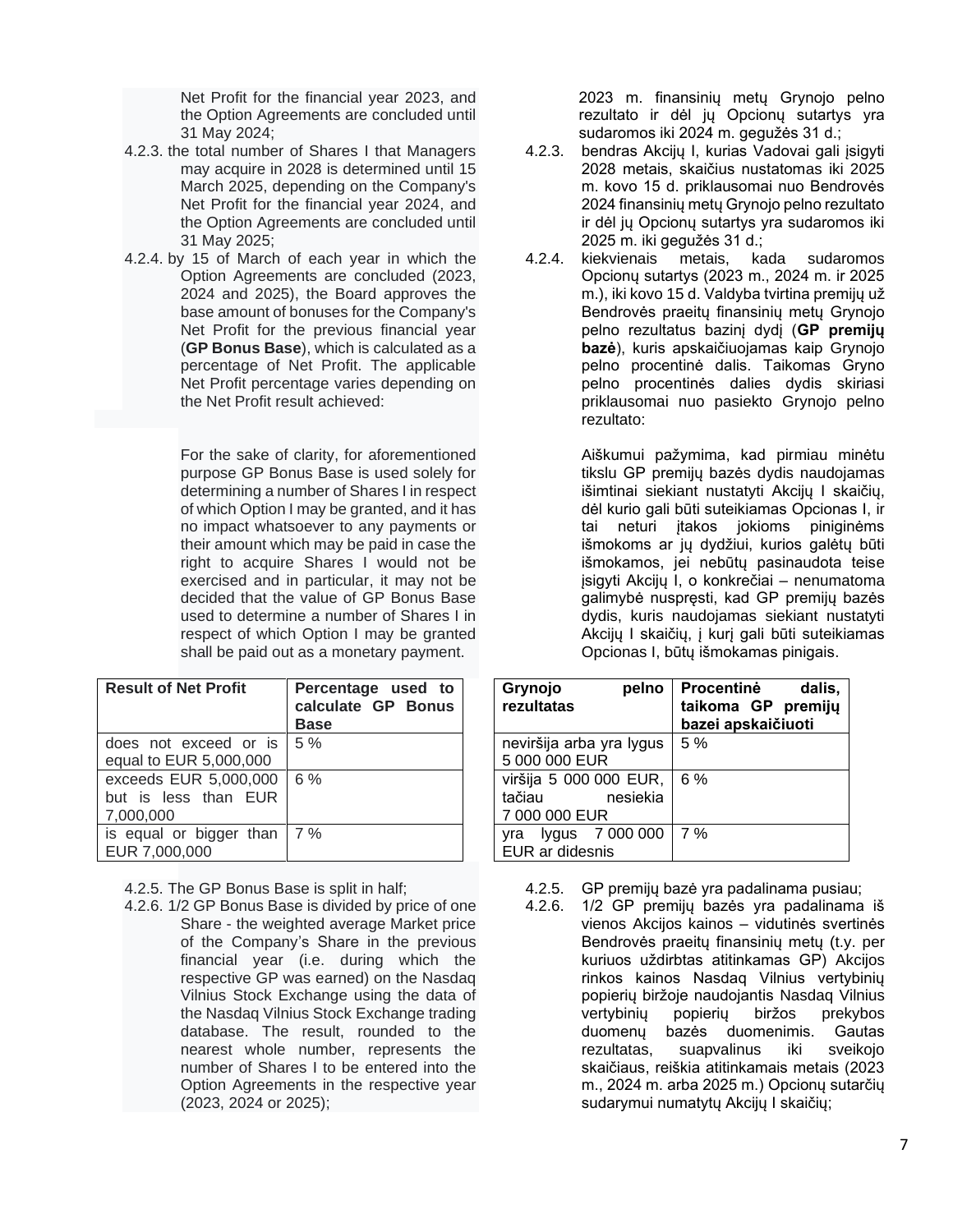4.2.7. By the decision of the Board, at the request of the Managers, the remaining part of the GP bonus base (cash part) may also be allocated for Options Agreements for Shares I acquisition.

## **5. MANAGERS ELIGIBLE FOR OPTIONS I**

- 5.1.The Managers referred to in the Article below are entitled to Options I if they work for the Company or its subsidiary on the date of signing the Option Agreement and have not been notified or have themselves notified the Company or its subsidiary of the termination of employment. If, on the date of signing the Option Agreement, the Managers no longer work for the Company or have been notified or have notified the Company or its subsidiary of the termination of their employment, they are not entitled to acquire Shares I under the Option Agreement.
- 5.2. Managers eligible for Options I:
	- 5.2.1. CEO of the Company, who is entitled to acquire at least 30% of the Shares I distributed in the respective year;
	- 5.2.2. other managers working for the Company (CEO, CFO, Heads of the departments, project managers, heads of the Company's subsidiaries, etc.), all of whom are entitled to acquire up to 70% of the Shares I distributed in the respective year.
- 5.3.The minimum percentage of Shares I for which the relevant Manager will be entitled to enter into the Option Agreement in the year 2023, 2024 and 2025, will be determined by the Board 1 year prior to the relevant stage of concluding the Option Agreements, leaving at least 20% of the Shares I unallocated to any Manager and appointing them at the end of the year and assessing the contribution for that year.
- 5.4.Specific number of Shares I, for the acquisition of which upon Retention period the respective Manager has the right to enter into an Option Agreement in the year 2023, 2024 and 2025, shall be determined by the Board by 15 March each year based on the result of the Net Profit of the Company for the previous financial year (Clause 4.2 of the Rules) and in compliance with the minimum and / or maximum distribution shares of each Manager specified in Clauses 5.2 and 5.3 of the Rules.
- 5.5. Upon taking the decision provided for in Article 5.4, the Board shall take into account the following circumstances:
	- 5.5.1. the contribution of each Manager to the financial results of the Company;
	- 5.5.2. the time worked by each Manager in the Company or its subsidiary;
	- 5.5.3. the proposal of the CEO of the Company;

4.2.7. Valdybos sprendimu, esant Vadovų pageidavimui, likusi GP premijų bazės dalis (piniginė dalis), taip pat gali būti skiriama Opcionų sutarčių dėl Akcijų I suteikimo sudarymui.

## **5. TEISĘ Į OPCIONUS I TURINTYS VADOVAI**

- 5.1. Žemiau punkte nurodyti Vadovai turi teisę į Opcionus I, jei dirba Bendrovėje ar jos dukterinėje bendrovėje Opciono sutarties pasirašymo dieną ir nėra įspėti ar patys įspėję Bendrovės ar jos dukterinės bendrovės apie darbo santykių nutraukimą. Jei Opciono sutarties pasirašymo dieną Vadovai Bendrovėje nebedirba arba yra įspėti ar patys įspėję Bendrovę ar jos dukterinę bendrovę apie darbo santykių nutraukimą, jie neturi teisės įsigyti Akcijų I pagal Opciono sutartį.
- 5.2. Vadovai, turintys teisę į Opcionus I:
	- 5.2.1. Bendrovės vadovas (CEO), kuriam suteikiama teisė įsigyti ne mažiau nei 30% Akcijų I, skirstomų atitinkamais metais;
	- 5.2.2. kiti Bendrovėje dirbantys vadovai (CEO, CFO, skyrių vadovai, projektų vadovai, Bendrovės dukterinių bendrovių vadovai ir pan.), kuriems visiems kartu suteikiama teisė įsigyti iki 70 % Akcijų I, skirstomų atitinkamais metais.
- 5.3. Minimalią Akcijų I, dėl kurių atitinkamas Vadovas turės teisę sudaryti Opciono sutartį 2023 m., 2024 m. ir 2025 m., procentinę dalį nuo visų Akcijų I nustato Valdyba likus 1 metams iki atitinkamo Opciono sutarčių sudarymo etapo, paliekant bent 20% Akcijų I kiekį nepriskirtą jokiam Vadovui ir jas paskiriant metams pasibaigus ir įvertinant tų metų indėlį.
- 5.4. Konkretų Akcijų I, dėl kurių įsigijimo suėjus Išlaikymo terminui atitinkamas Vadovas turi teisę sudaryti Opciono sutartį 2023 m., 2024 m. ir 2025 m., skaičių nustato Valdyba iki kiekvienų metų kovo 15 d. remdamasi prieš tai ėjusių Bendrovės finansinių metų Grynojo pelno rezultatu (Taisyklių 4.2 punktas) ir laikydamasi Taisyklių 5.2 ir 5.3 punktuose nurodytų kiekvienam Vadovui tenkančių minimalių ir/ar maksimalių skirstymo dalių.
- 5.5. Valdyba, priimdama 5.4 punkte numatytą sprendimą, atsižvelgia į toliau nurodytas aplinkybes:
	- 5.5.1. kiekvieno Vadovo indėlį į Bendrovės finansinius rezultatus;
	- 5.5.2. kiekvieno Vadovo Bendrovėje ar jos dukterinėje bendrovėje išdirbtą laiką;
	- 5.5.3. Bendrovės vadovo siūlymą;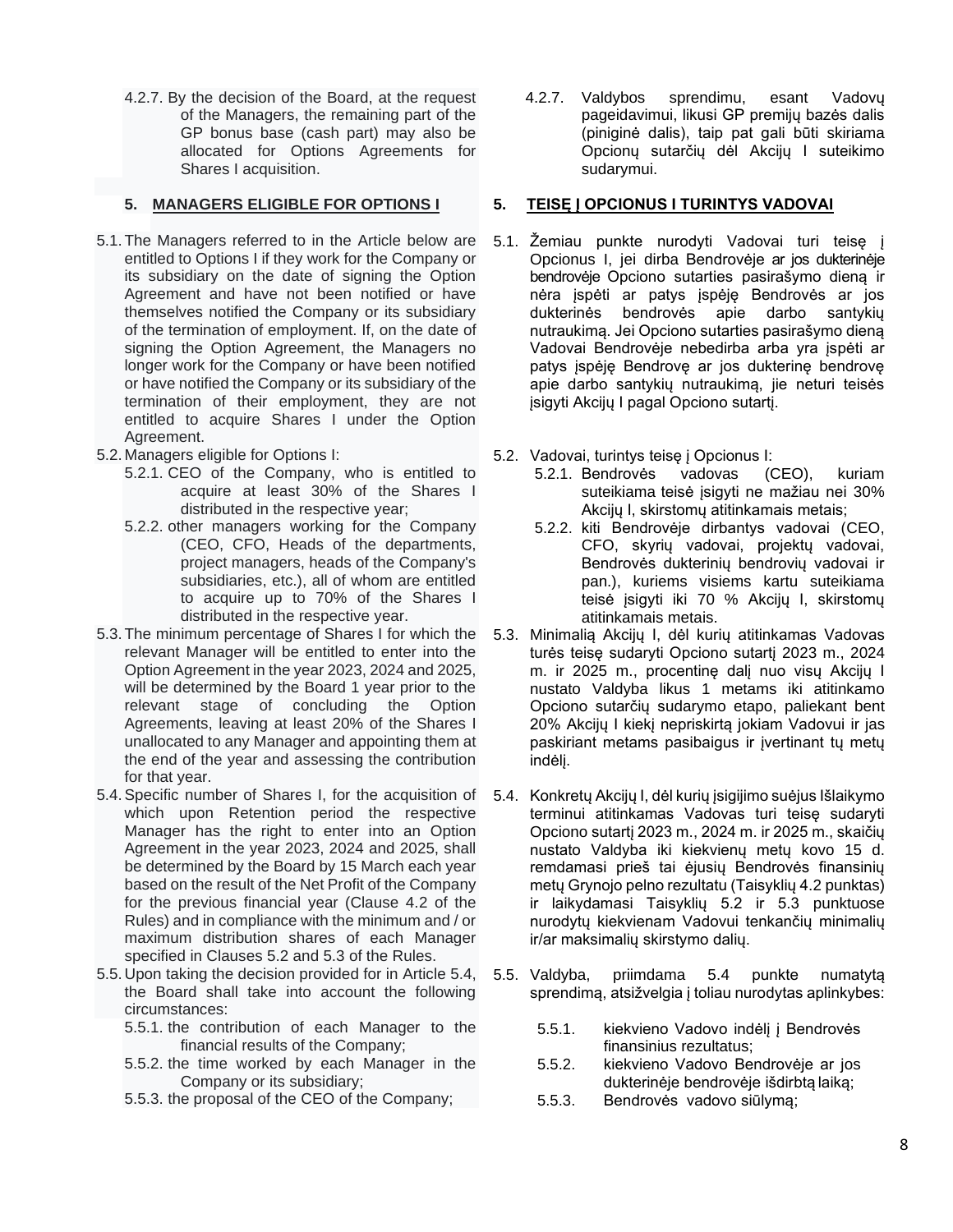5.5.4. other circumstances (depending on the case).

- 5.6.The Board distributes the Shares I referred to in Clause 5.2.2, for which Option Agreements may be concluded, in accordance with the proposal of CEO of the Company and taking into account the opinion of CEO of the Company.
- 5.7.The Board will not distribute Shares I to Managers for important reasons, including, but not limited to, (i) the failure to approve the Company's annual Financial Statements; (ii) The Company is not entitled to distribute Shares I according to the assumed financial or other obligations. In this case, all or any part of the Shares I may remain unallocated or may be distributed at a later stage.

#### **6. CONCLUSION OF OPTION AGREEMENTS ON SHARES I**

- 6.1.Each Manager who is granted the right to acquire Shares I under the Option Agreement shall be notified thereof, indicating the specific amount of Shares I to be acquired and the term for signing the Option Agreement.
- 6.2. Managers have the right, but not the obligation, to enter into an Option Agreement. Refusal to enter into Option Agreement does not entitle the Option Recipient to receive equivalent cash payment.
- 6.3.The Option Agreement on Shares I is signed between the Company and the respective Manager by 31 May of each year, beginning in the year 2023 and ending in the year 2025, provided that the Shareholders meeting has approved the Financial Statements of the previous financial year – otherwise the conclusion of the Option Agreement shall be postponed for one month as of approval of the Financial Statements for the respective financial year.

# **7. GRANTING OF SHARES I**

- 7.1.Shares I may be granted and acquired by the relevant Manager upon Retention period (Shares I for the Net Profit results of the Company for the financial year 2022, for which the Option Agreements were entered into in 2023, will be granted in 2026, etc.).
- 7.2.From 2026 and until 2028, Shares I shall be granted to the Managers by decision of the Board no later than June 30 of that year. The resolution shall, inter alia, (i) specify the number of Shares I to be granted and their distribution to the Managers as provided in the Rules and the Option Agreements concluded with the Managers; (ii) authorize one or more persons to enter into Share Granting Agreements and / or other required documents with the Managers.
- 5.5.4. kitas aplinkybes (priklausomai nuo konkretaus atvejo).
- 5.6. Valdyba paskirsto 5.2.2 papunktyje nurodytas Akcijas I, dėl kurių gali būti sudaromos Opciono sutartys, vadovaudamasi Bendrovės vadovo teikimu ir atsižvelgdama į Bendrovės vadovo nuomonę.
- 5.7. Valdyba nepaskirsto Vadovams Akcijų I esant svarbioms priežastims, įskaitant, bet neapsiribojant, (i) tuo atveju, jei nepatvirtinama Bendrovės metinė Finansinė ataskaita; (ii) Bendrovė neturi teisės paskirstyti Akcijų I pagal prisiimtus finansinius ar kitus įsipareigojimus. Tokiu atveju visa ar bet kokia dalis iš Akcijų I gali likti nepriskirta niekam arba gali būti paskirstyta vėlesniais etapais.

#### **6. OPCIONO SUTARČIŲ DĖL AKCIJŲ I SUDARYMAS**

- 6.1. Kiekvienas Vadovas, kuriam suteikiama teisė įsigyti Akcijų I pagal Opciono sutartį, apie tai informuojamas, nurodant konkretų siūlomų įsigyti Akcijų I kiekį bei Opciono sutarties pasirašymo terminą.
- 6.2. Vadovai turi teisę, bet ne pareigą sudaryti Opciono sutartį. Atsisakymas sudaryti sutartį nesuteikia teisės Opciono gavėjui gauti analogiško vertės išmokos pinigais.
- 6.3. Opciono sutartis dėl Akcijų I su norą pareiškusiu atitinkamu Vadovu yra pasirašoma tarp Bendrovės ir atitinkamo Vadovo iki kiekvienų metų gegužės 31 d., pradedant 2023 m. ir baigiant 2025 m., su sąlyga, kad Akcininkų susirinkimas tais metais yra patvirtinęs praeitų Bendrovės finansinių metų Finansinę ataskaitą – priešingu atveju Opciono sutarties sudarymas atidedamas vienam mėnesiui nuo dienos, kai buvo patvirtinta atitinkamų metų Finansinė ataskaita.

# **7. AKCIJŲ I SUTEIKIMAS**

- 7.1. Akcijos I gali būti suteikiamos ir atitinkamo Vadovo įsigyjamos suėjus Išlaikymo terminui (Akcijos I už Bendrovės 2022 finansinių metų Grynojo pelno rezultatus, dėl kurių Opciono sutartys sudarytos 2023 metais, bus suteikiamos 2026 m., ir t.t.).
- 7.2. Pradedant nuo 2026 ir baigiant 2028 metais kiekvieną kartą Akcijos I suteikiamos Vadovams Valdybos sprendimu ne vėliau kaip iki tų metų birželio 30 d. Sprendime, *inter alia*, (i) nurodomas suteikiamų Akcijų I skaičius ir jų paskirstymas Vadovams, kaip numatyta Taisyklėse ir su Vadovais sudarytose Opcionų sutartyse; (ii) įgaliojamas vienas ar keli asmenys sudaryti su Vadovais Akcijų suteikimo sutartis ir (ar) kitus reikalingus dokumentus.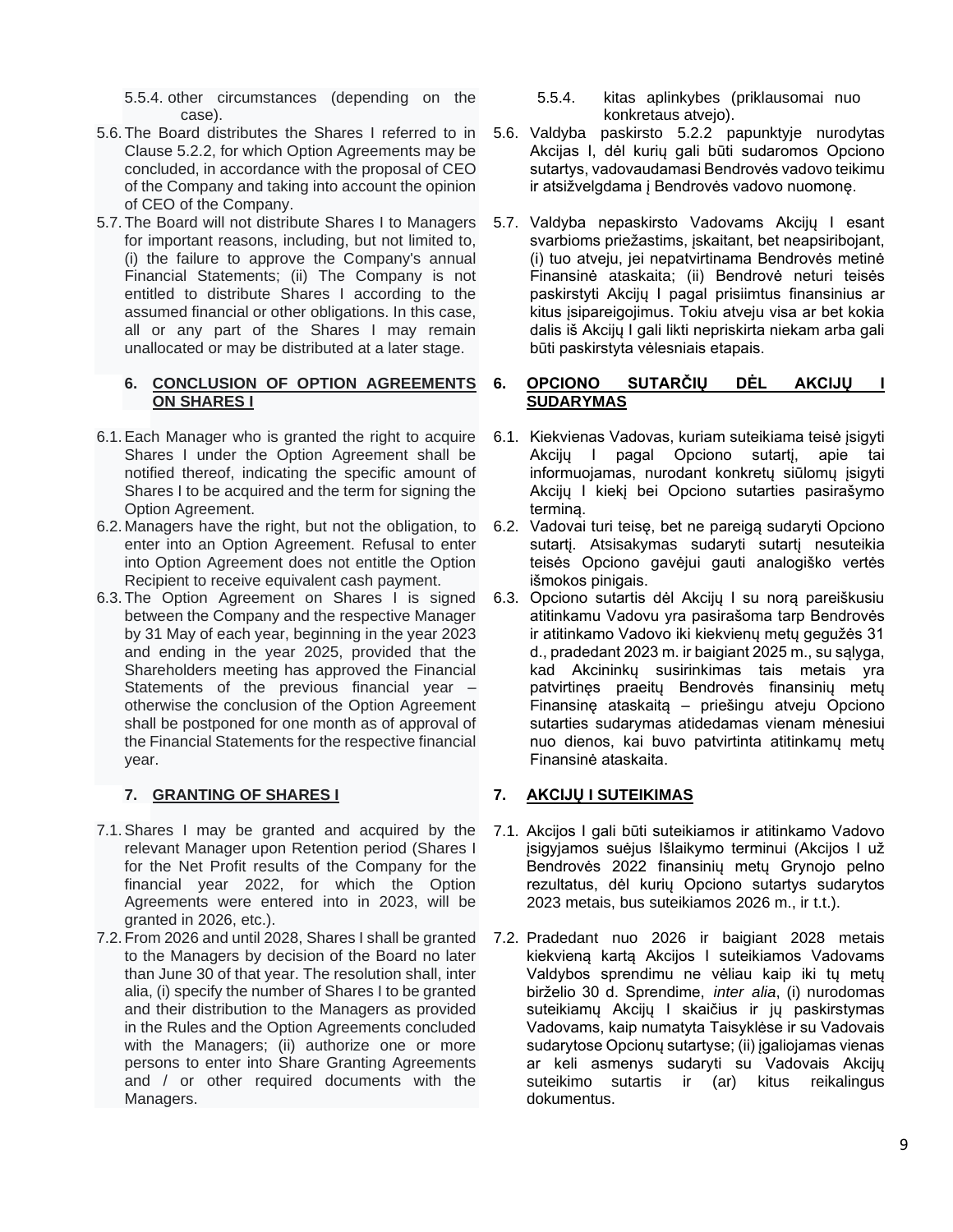7.3.The Company shall notify the relevant Manager about the adoption of the decision of the Board provided for in Article 7.2 of the Rules and the right of the Manager to acquire Shares I in accordance with the Share Granting Agreement by 30 June of the current year.

# **8. OBJECT OF OPTION II**

- 8.1.Pursuant to the provisions of these Rules, the Options recipients - Managers meeting the criteria specified in Article 9 of the Rules - will have the right to acquire at a nominal value a certain amount of the Company's shares which is not less than 10 000 units and not more than 20 000 units per year (hereinafter – **Shares II**).
- 8.2.The specific number of Shares II to be distributes in the respective year is determined as follows: 10 000 units + 2xpercentage (%) how much the average share prices of the Company increased compared the previous year with the years before the previous year.
- 8.3.The Option agreements under which the Shares II may be granted upon Retention period are concluded in three stages in the year 2022-2024.
- 8.4. Notwithstanding the other provisions of these Rules, it is planned to allocate Shares II to the Option recipients in 3 (three) tranches, not less than 10 000 units and not more than 20 000 units per year plus the remaining undistributed portion from the previous year, if any.

## **9. MANAGERS ELIGIBLE FOR OPTIONS II**

- 9.1.The Option recipient is entitled to Option II if he is employed by the Company or its subsidiary on the date of signing the Option agreement and has not been given notice or noticed himself the Company or its subsidiary of the termination of the employment on the date the Option Agreement is signed. If, on the date of signing the Option Agreement, the Option recipient ceases to work for the Company or its subsidiary or has been notified or has notified the Company or its subsidiary of the termination of the employment relationship, he / she shall not be entitled to acquire Shares II under the Option agreement.
- 9.2.The Board distributes the Shares II specified in Clause 8.1 of the Rules, for which Option Agreements may be concluded, in accordance with the proposal of CEO of the Company and taking into account the opinion of the CEO of the Company. The Board distribute Shares II to the CEO of the Company by its initiative and discretion.
- 9.3.When making the decision specified in Article 9.2 of the Rules, the Board shall take into account the circumstances specified in Article 5.5 of the Rules.

7.3. Bendrovė praneša atitinkamam Vadovui apie Taisyklių 7.2 punkte numatyto Valdybos sprendimo priėmimą ir Vadovo teisę įsigyti Akcijų I pagal Akcijų suteikimo sutartį iki einamųjų metų birželio 30 d.

# **8. OPCIONŲ II OBJEKTAS**

- 8.1. Vadovaujantis šių Taisyklių nuostatomis, Opcionų gavėjai – Vadovai, atitinkantys Taisyklių 9 straipsnyje nurodytus kriterijus – turės teisę už nominalią vertę įsigyti tam tikrą Bendrovės akcijų kiekį, sudarantį ne mažiau nei 10 000 vnt. ir ne daugiau nei 20 000 vnt. per metus (toliau – **Akcijos II**).
- 8.2. Konkretus atitinkamais metais skirstomas Akcijų II kiekis yra nustatomas taip: 10 000 vnt.  $+ 2 x$ procentinė dalis (%) kiek paaugo vidutinė Bendrovės akcijos kaina palyginus praėjusius metus su prieš tai buvusiais metais.
- 8.3. Opcionų sutartys, pagal kurias Akcijos II galės būti suteikiamos suėjus Išlaikymo terminui, sudaromos trimis etapais 2022-2024 metais.
- 8.4. Nepaisant kitų šių Taisyklių nuostatų, Akcijas II Opciono gavėjams numatoma skirti 3 (trimis) dalimis, po ne mažiau nei 10 000 vnt. ir ne daugiau kaip 20 000 vnt. per metus plius iš ankstesnių metų likusią nepaskirstytą dalį, jei tokia susidarė.

#### 9. **TEISĘ Į OPCIONUS II TURINTYS OPCIONŲ GAVĖJAI**

- 9.1. Opciono gavėjas turi teisę į Opcioną II, jei dirba Bendrovėje ar jos dukterinėje bendrovėje Opciono sutarties pasirašymo dieną ir nėra įspėti ar patys įspėję Bendrovės ar jos dukterinės bendrovės apie darbo santykių nutraukimą tą dieną, kai yra pasirašoma Opciono sutartis. Jei Opciono sutarties pasirašymo dieną Opciono gavėjas Bendrovėje ar jos dukterinėje bendrovėje nebedirba arba yra įspėti ar patys įspėję Bendrovę ar jos dukterinę bendrovę apie darbo santykių nutraukimą, jis neturi teisės įsigyti Akcijų II pagal Opciono sutartį.
- 9.2. Valdyba paskirsto Taisyklių 8.1 punkte nurodytas Akcijas II, dėl kurių gali būti sudaromos Opciono sutartys, vadovaudamasi Bendrovės vadovo teikimu ir atsižvelgdama į Bendrovės vadovo nuomonę. Akcijos II Bendrovės vadovui Valdyba skiria savo iniciatyva ir nuožiūra.
- 9.3. Valdyba, priimdama Taisyklių 9.2 punkte nurodytą sprendimą, atsižvelgia į Taisyklių 5.5 punkte nurodytas aplinkybes.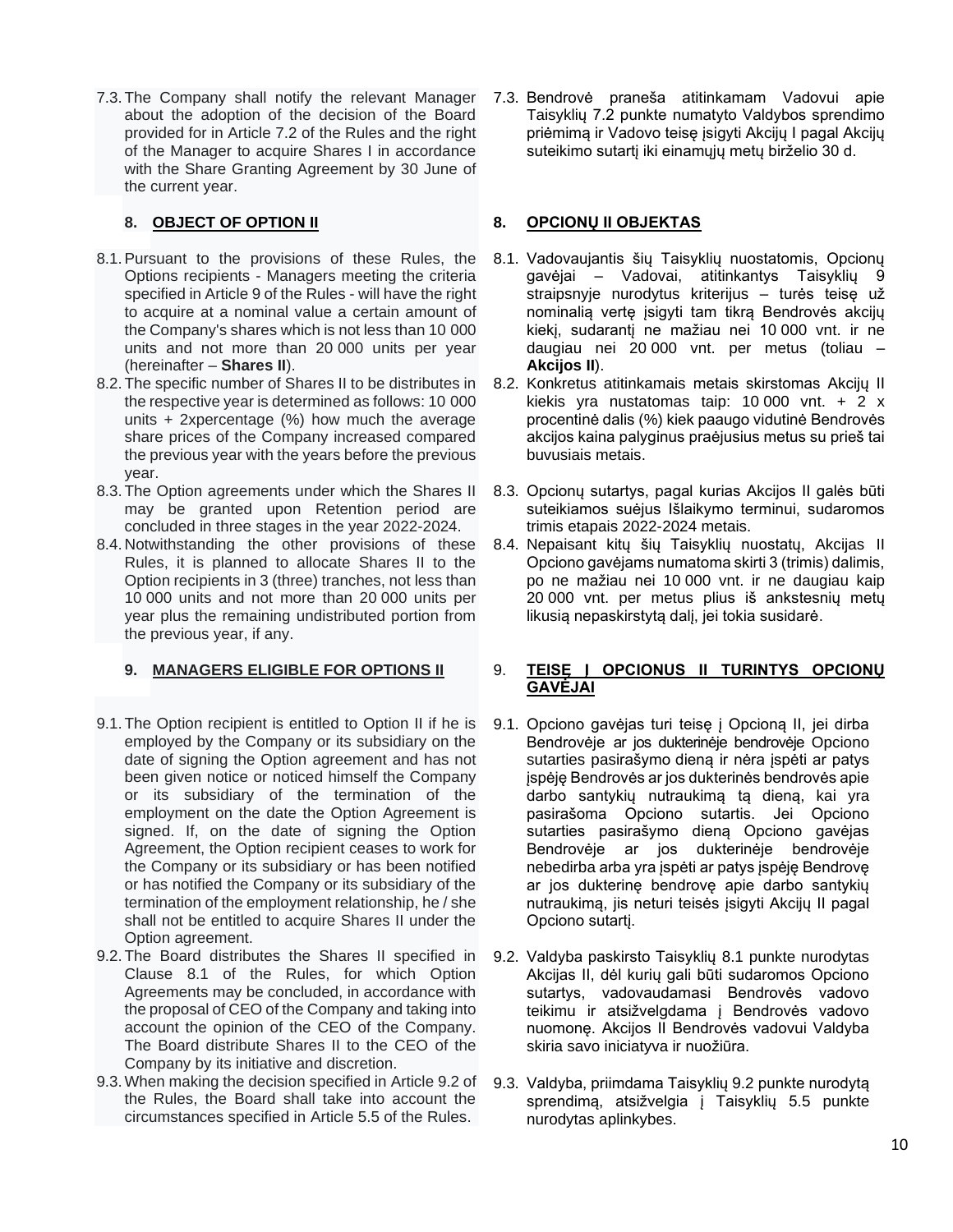## **10. CONCLUSION OF OPTION AGREEMENT ON SHARES II**

- 10.1.Each Manager who is granted the right to acquire Shares II under the Option Agreement shall be notified thereof, indicating the specific number of Shares II to be acquired and the term for signing the Option Agreement.
- 10.2.Managers have the right, but not the obligation, to enter into an Option Agreement.
- 10.3.The Option Agreement on Shares II is signed between the Company and the respective Manager who has expressed a wish by 31 May of each year, starting with the year 2022 and ending in the year 2024.

#### **11. GRANTING OF SHARES II**

- 11.1.Shares II will be granted and may be acquired by the relevant Manager upon Retention period, but not later than 30 June of the year in which the Retention period expires (**Option exercise year**). (Shares II for which Option Agreement have been entered into by 31 May 2022, such as 10 May 2022, will be granted not earlier than 11 May 2025 but no later than 30 June 2025, etc.).
- 11.2.From the year 2025 to 2027, the Board shall decide on the granting of Shares II to the Managers no later than 30 June of that year, specifying, inter alia, (i) the number of Shares II to be granted (but not exceeding the limits specified in Article 8 of the Rules) and their distribution to the Managers as provided in the Rules and the Option Agreements concluded with the Managers; ((ii) authorize one or more persons to enter into Shares Granting Agreement and / or other required documents with the Managers.
- 11.3.The Company shall notify the relevant Manager about the adoption of the decision of the Board provided for in Article 11.2 of the Rules and the right of the Manager to acquire Shares II in accordance with the Share Granting Agreement by 30 June of the current year.

## **12. OBJECT OF OPTION III**

12.1.Pursuant to the provisions of these Rules, the Option recipients - Employees – will have the right to acquire a certain amount of the Company's shares (hereinafter- **Shares III**) at nominal value, depending on the time worked in the Company or its subsidiary. After working for at least one year, the Company provides 100 unites shares and for every additional year – 10 unit shares.

# **10. OPCIONO SUTARČIŲ DĖL AKCIJŲ II SUDARYMAS**

- 10.1. Kiekvienas Vadovas, kuriam suteikiama teisė įsigyti Akcijų II pagal Opciono sutartį, apie tai informuojamas, nurodant konkretų siūlomų įsigyti Akcijų II kiekį ir Opciono sutarties pasirašymo terminą.
- 10.2. Vadovai turi teisę, bet ne pareigą sudaryti Opciono sutartį.
- 10.3. Opciono sutartis dėl Akcijų II su norą pareiškusiu atitinkamu Vadovu yra pasirašoma tarp Bendrovės ir atitinkamo Vadovo iki kiekvienų metų gegužės 31 d., pradedant 2022 m. ir baigiant 2024 m.

# **11. AKCIJŲ II SUTEIKIMAS**

- 11.1. Akcijos II bus suteikiamos ir atitinkamo Vadovo gali būti įsigyjamos suėjus Išlaikymo terminui, tačiau ne vėliau kaip iki tų metų, kuriais sueina Išlaikymo terminas (**Opciono įgyvendinimo metai**), birželio 30 d. (Akcijos II, dėl kurių sudarytos Opciono sutartys iki 2022 m. gegužės 31 d., pavyzdžiui, 2022 m. gegužės 10 d., bus suteikiamos ne anksčiau nei 2025 m. gegužės 11 d., tačiau ne vėliau nei 2025 m. birželio 30 d., ir t.t.).
- 11.2. Pradedant nuo 2025 ir baigiant 2027 metais kiekvieną kartą dėl Akcijų II suteikimo Vadovams Valdyba priima sprendimą ne vėliau kaip iki tų metų birželio 30 d., kuriame, *inter alia*, (i) nurodomas suteikiamų Akcijų II skaičius (tačiau neviršijant Taisyklių 8 straipsnyje nurodytų ribų) ir jų paskirstymas Vadovams, kaip numatyta Taisyklėse ir su Opcionų gavėjais sudarytose Opcionų sutartyse; (ii) įgaliojamas vienas ar keli asmenys sudaryti su Vadovais Akcijų suteikimo sutartis ir (ar) kitus reikalingus dokumentus.
- 11.3. Bendrovė praneša atitinkamam Vadovui apie Taisyklių 11.2 punkte numatyto Valdybos sprendimo priėmimą ir Vadovo teisę įsigyti Akcijų II pagal Akcijų suteikimo sutartį iki einamųjų metų birželio 30 d.

# **12. OPCIONŲ III OBJEKTAS**

12.1.Vadovaujantis šių Taisyklių nuostatomis, Opcionų gavėjai – Darbuotojai – turės teisę suėjus Išlaikymo terminui už nominalią vertę įsigyti tam tikrą Bendrovės akcijų kiekį (toliau – **Akcijos III**), kuris priklauso nuo Bendrovėje ar jos dukterinėje bendrovėje išdirbto laiko. Išdirbus ne mažiau kaip vienerius metus Bendrovėje ar dukterinėje bendrovėje suteikiama 100 vnt. akcijų, o už kiekvienus papildomus metus – po 10 vnt. Akcijų.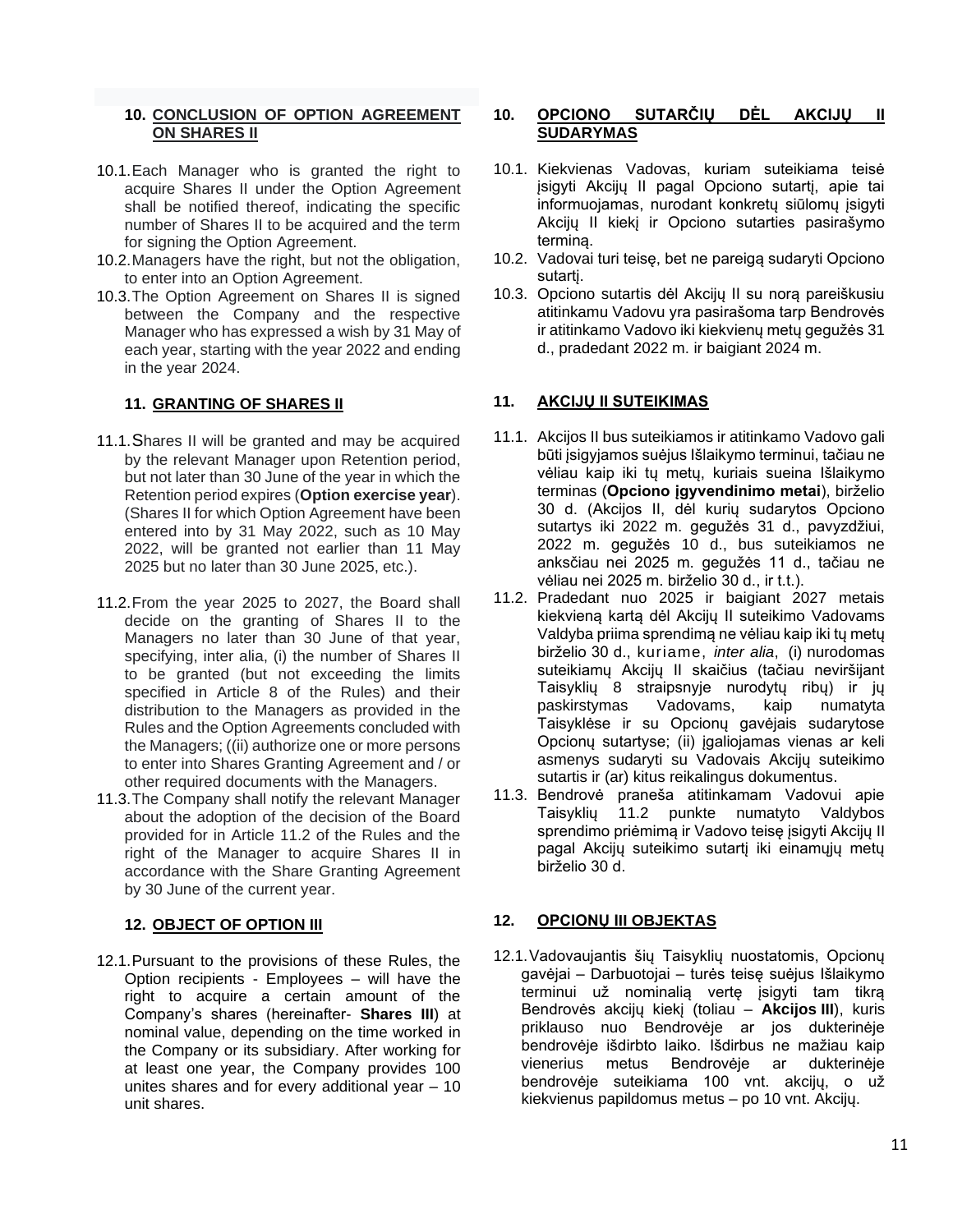- 12.2.The Option agreements under which the Shares III may be granted upon Retention period are concluded in three stages in the year 2022-2024.
- 12.3.The Board, at its discretion, but taking into account the requirements established in these Rules, shall establish the procedure for the implementation of Clause 12.1 and approve the draft documents related thereto. The Board has the right to delegate the CEO of the Company perform the above actions.

# **13. OBJECT OF OPTION IV**

- 13.1.Pursuant to the provisions of these Rules, the Options recipients – Employees will have the right to acquire a certain number of the Company's shares (hereinafter – **Shares IV**) at a nominal value, the number, procedure and criteria of which are determined by the Company's CEO and approved by the Board.
- 13.2.The option agreements, according to which the Shares IV may be granted upon the Retention period are concluded in three stages in the year 2022-2024, unless the Board of the of the Company decides otherwise.

#### **14. NOTIFICATION OF THE SHAREHOLDERS MEETING**

14.1.For the financial year from 2023 until 2028 the CEO of the Company shall submit to each annual Shareholders meeting a report (in the form and content approved by the Company) on the implementation of these Rules. Such a report may be submitted as part of the annual report.

# **15. PUBLICITY**

15.1.These Rules are publicly available on the Company's website [\(www.novaturasgroup.com\)](http://www.novaturasgroup.com/); or the Company's shareholders, employees and members of the bodies have the right to get acquainted with these Rules at the Company's registered office by submitting a written request to the Company's CEO no later than 2 (two) business days in advance. After covering the printing or copying costs incurred by the Company (a reasonable amount of which is determined by the CEO of the Company), the shareholders, employees and members of the bodies of the Company have the right to receive a paper copy of these Rules.

## **16. CHANGES OF THE RULES**

16.1.The Rules may be changed by the Shareholders' meeting.

- 12.2. Opcionų sutartys, pagal kurias Akcijos III galės būti suteikiamos suėjus Išlaikymo terminui, sudaromos trimis etapais 2022-2024 metais.
- 12.3.Valdyba savo nuožiūra, bet atsižvelgdama į šiose Taisyklėse įtvirtintus reikalavimus, nustato 12.1 punkto įgyvendinimo tvarką bei tvirtina su tuo susijusių dokumentų projektus. Valdyba turi teisę pavesti Bendrovės vadovui atlikti aukščiau nurodytus veiksmus.

## **13. OPCIONŲ IV OBJEKTAS**

- 13.1.Vadovaujantis šių Taisyklių nuostatomis, Opcionų gavėjai – Darbuotojai – turės teisę suėjus Išlaikymo terminui už nominalią vertę įsigyti tam tikrą Bendrovės akcijų kiekį (toliau – **Akcijos IV**), kurių kiekį, skyrimo tvarką ir kriterijus nustato Bendrovės vadovas, o tvirtina Valdyba.
- 13.2.Opcionų sutartys, pagal kurias Akcijos IV galės būti suteikiamos suėjus Išlaikymo terminui, sudaromos trimis etapais 2022-2024 metais, nebent Bendrovės valdyba nuspręstų kitaip.

#### **14. AKCININKŲ SUSIRINKIMOINFORMAVIMAS**

14.1. Finansinių metų laikotarpiu nuo 2023 m. iki 2028 m. Bendrovės vadovas kiekvienam metiniam Akcininkų susirinkimui pateikia ataskaitą (Bendrovės patvirtintos formos ir turinio) apie šių Taisyklių įgyvendinimą. Tokia ataskaita gali būti pateikiama kaip metinio pranešimo dalis.

## **15. VIEŠUMAS**

15.1. Šios Taisyklės pateikiamos viešai Bendrovės svetainėje (www.novaturasgroup.com); arba Bendrovės akcininkai, darbuotojai ir organų nariai turi teisę susipažinti su šiomis Taisyklėmis Bendrovės buveinėje, ne vėliau kaip prieš 2 (dvi) darbo dienas pateikę rašytinį prašymą Bendrovės vadovui. Padengę Bendrovės patirtas spausdinimo ar kopijavimo išlaidas (kuriųprotingą sumą nustato Bendrovės vadovas), Bendrovės akcininkai, darbuotojai ir organų nariai turi teisę gauti popierinę šių Taisyklių kopiją.

#### **16. TAISYKLIŲ PAKEITIMAI**

16.1. Taisykles gali keisti Akcininkų susirinkimas.